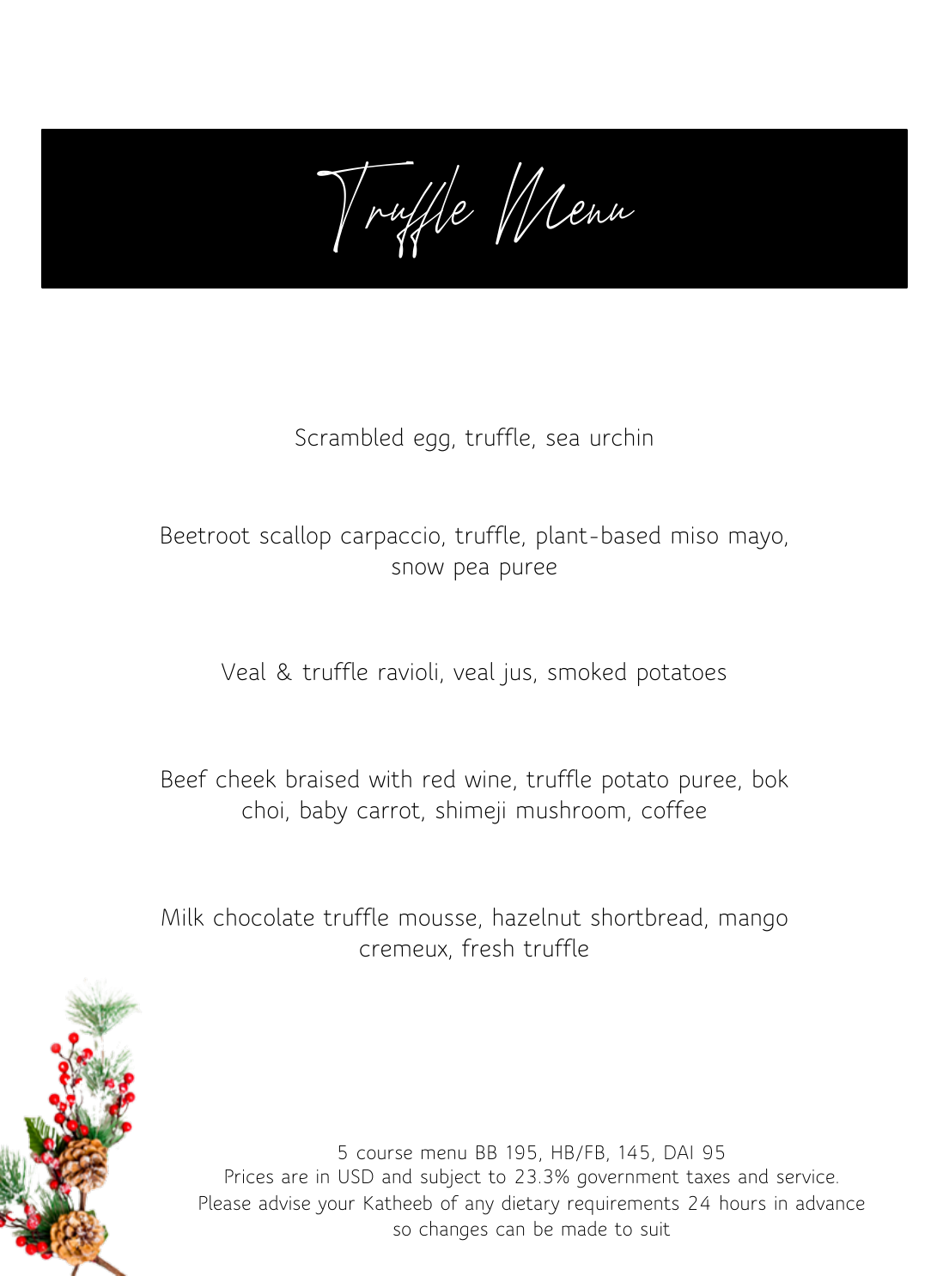Caviar Menu

### Trilogy of Oyster & Caviar

Oyster, caviar oscietra, yuzu ponzu, chives, crunchy melba Oyster, caviar sevruga, cucumber, apple, potato mousse Oyster, salmon roe, sour cream, dill, croutons

## Seabass Tartare

White, radish, soya mirin gel, lime, caviar beluga

## Lobster Ravioli

Lobster mousse ravioli, crustacea creamy bisque, sea urchin, caviar oscietra, ciboulet

## Salmon Teriyaki Sevruga

Slow cooked salmon, cauliflower puree, baby leek, sevruga caviar, teriyaki sauce

Fresh strawberry salad, olive oil, salt, black pepper,

lemon zest, balsamic vinegar, mascarpone vanilla cream, mixed berries caviar

5 course menu BB 195, HB/FB, 145, DAI 95 Prices are in USD and subject to 23.3% government taxes and service. Please advise your Katheeb of any dietary requirements 24 hours in advance so changes can be made to suit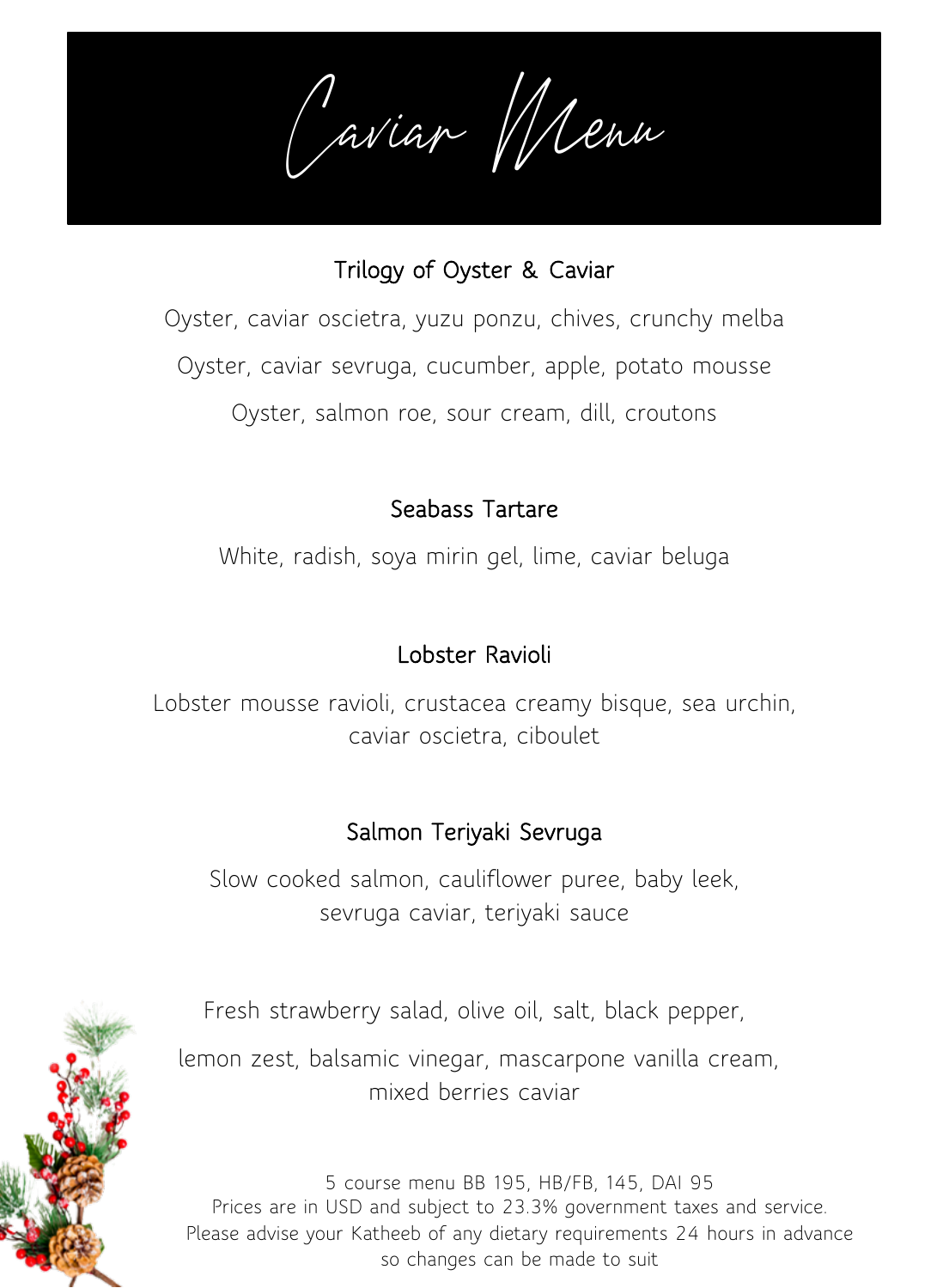Wine Pairing

Cauliflower cream, caviar, chives, melba toast Katnook Chardonnay

King crab, lime, yuzu gel, espelette pepper, creamy wasabi Peter Lehmann Riesling

Warm sea bass, avocado, dry tomato vierge, chicken jus, truffle

Yellow Tail Pinot Grigio

Celeriac veloute, garden green oil, sunflower seeds Mancura Sauvignon Blanc

Cape Grim beef rossini, foie gras, truffle jus, black bread Morande Cabernet Sauvignon

Fruit meringue, vanilla cream, fresh fruit, mango coulis, passion fruit gel

De Bortoli Noble one

5 course menu with wine BB 295, HB/FB, 225, DAI 125 Prices are in USD and subject to 23.3% government taxes and service. Please advise your Katheeb of any dietary requirements 24 hours in advance so changes can be made to suit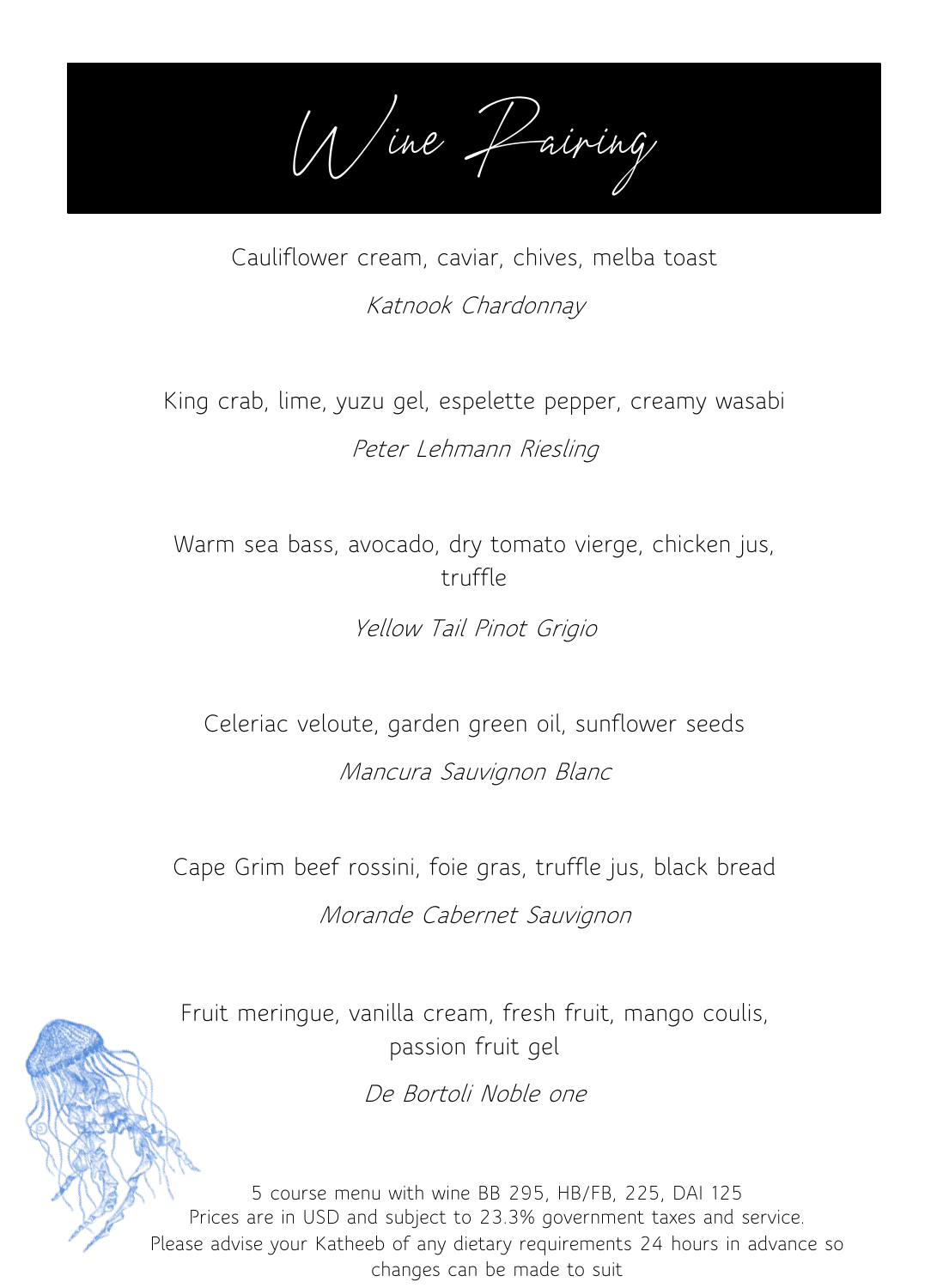Overwater Oysters

#### Oysters, shallot, red wine vinegar

½ doz 28, 1 doz 42

### Oysters, soya, mirin, spring onion

½ doz 28, 1 doz 42

## Oysters, yuzu tabasco coriander granite

½ doz 28, 1 doz 42

## Oyster, natural, caviar

½ doz 35, 1 doz 55

# Oysters, truffle

½ doz 35, 1 doz 55



HB/FB/DAI guests are eligible for a 50% discount of the mentioed price. ½ doz as entrée and 1 doz as main course. Prices are in USD and subject to 23.3% government taxes and service.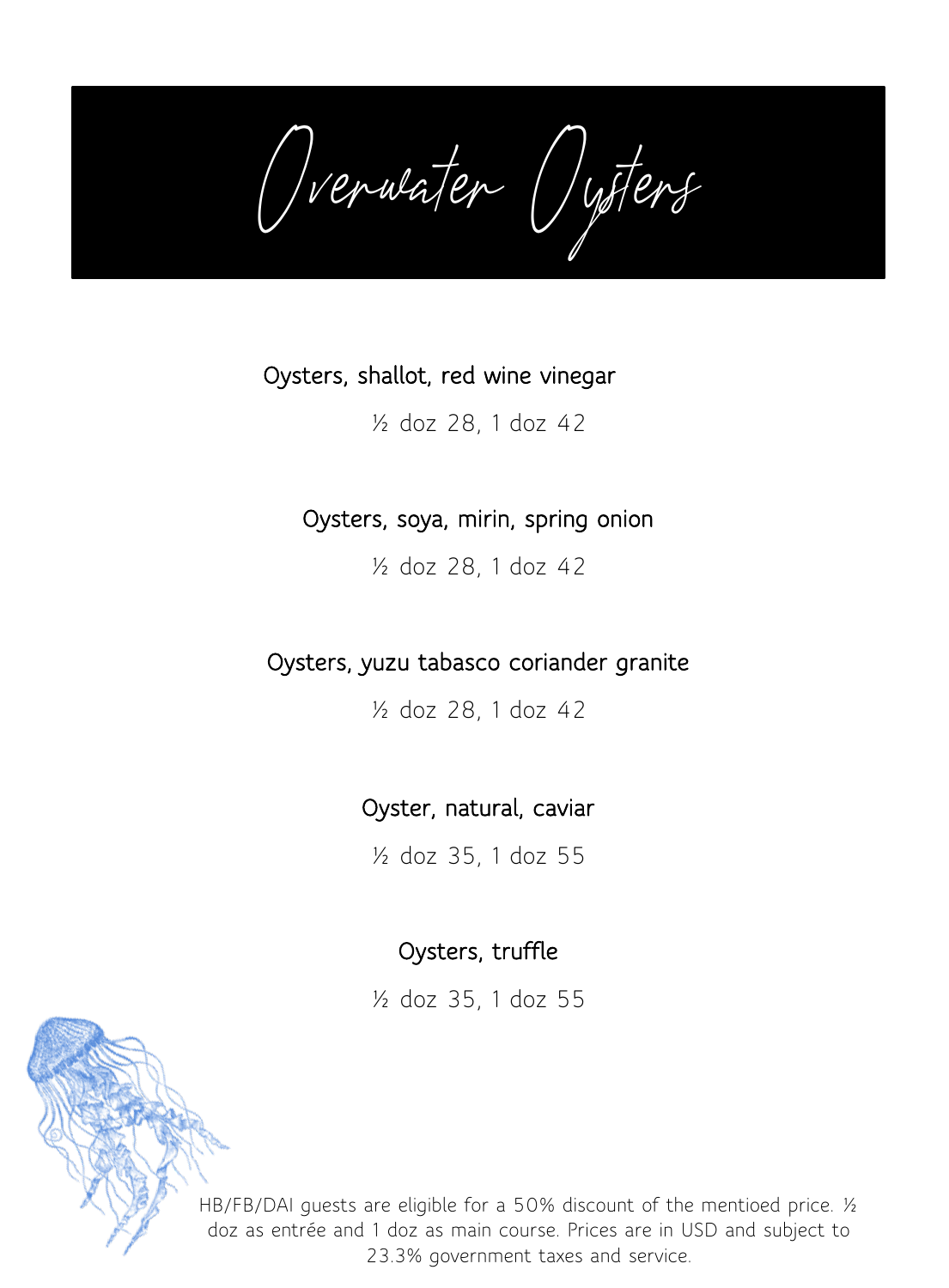Champagne & Caviar Cruise

Two hours cruising on the luxury Princess 62 yacht, Blend.

#### Champagne

Louis Roeder Brut and Rosé

### Canapes

Salmon gravlax, caviar oscietra

Blinis, caviar, egg, chives, gold leaf

Cucumber, cream cheese, dill, salmon eggs

Macaron, lemon cream, caviar sevruga

350++ per adult 150++ for children under 16 Prices are in USD and subject to 23.3% government taxes and service. Please advise your Katheeb of any dietary requirements 24 hours in advance so changes can be made to suit